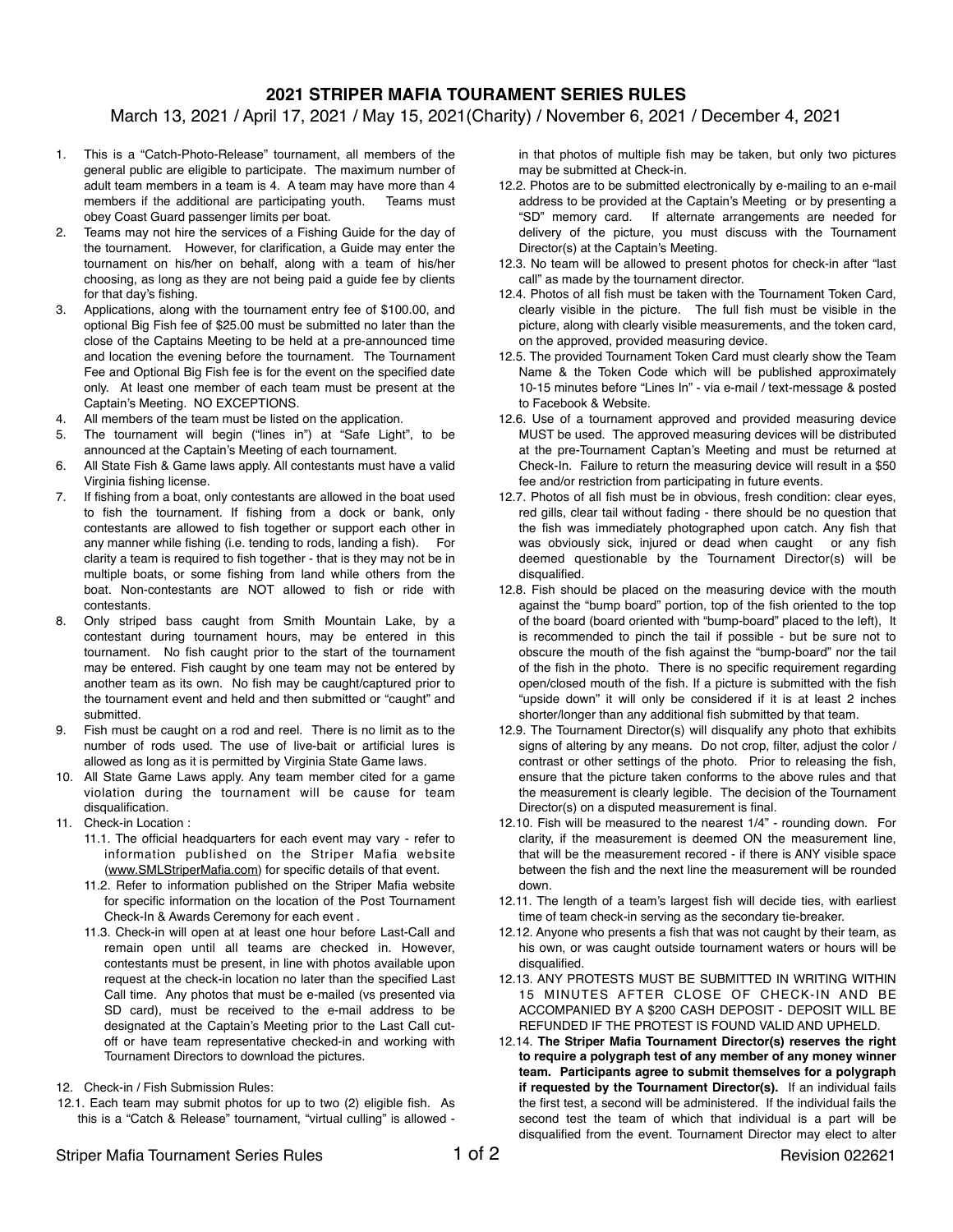this as deemed appropriate. Polygraphs will be conducted after the results presentation - team members requested to present to a polygraph must make theirselves available immediately after the awards at the Awards Ceremony location.

- 13. Prizes or prize money for any place not claimed at the Awards Ceremony, which will immediately follow the Check-In, will be retained for use in future events at the Tournament Director(s)' discretion.
- 14. The Tournament Director(s) are empowered to impose additional restrictions, alter rules or reschedule the tournament due to dangerous weather. Tournament entrants are entitled to fish the new date if on is set. Entry fees are non-refundable.
- 15. All State Safety Laws apply. The Striper Mafia Tournament Series strongly recommends wearing an approved personal floatation device at all times when participating in the tournament.
- 16. All contestants and spectators participate at their own risk. The Striper Mafia Tournament Series, will serve as the tournament and check-in host. The organizers of the event, the Tournament Director(s) and any sponsors of the tournament will not be liable for any accident or injury to contestants, spectators or by-standers for any damage to property, or bodily harm. A contestant's entry into this tournament constitutes a release of liability to the organizers of the event, any other event sponsor, their successors and/or assignees for any such accident, injury, or property damage the contestants may be involved in. Each Member of a team must complete, sign & date the Tournament Application form in order to be eligible to participate.
- 17. The use of alcohol or drugs is prohibited during tournament hours. Contestants which are in contention for placing "in the money must refrain from drinking during the Awards Ceremony for purposes of the polygraph test. Contestants appearing to be under the influence of drugs or alcohol will be cause for his or her team to be disqualified.
- 18. Any contestant who willfully violates any rule will be cause for his or her team to be disqualified along with any contestant who witnesses and fails to report a violation. Any disqualified individual is subject to disqualification from Striper Mafia Tournament Series events for life, as determined by the organizers of the Tournament Series.
- 19. The decision of the Tournament Director(s) will be final in ALL tournament matters.
- 20. For any questions, contact Tournament Organizers Michael Ward at (336) 437-4114. Alternatively an e-mail may be sent to [stripermafia@gmail.com](mailto:stripermafia@gmail.com).
- 21. Distribution of Entry Fees:
	- 21.1.Prize monies and the Raffle Prize Pot will be awarded at the Awards Ceremony to follow the Check-In on the day of the tournament. All non-money placing teams will be eligible for the Cash Raffle Prize(s).
	- 21.2.Prize money payouts for the 2019/2020 Season will be determined by the number of teams entered into a given event. The Tournament Director reserves the right to add "Kicker Cash" to the pot of any given tournament, at a ratio to be determined by the Tournament Director's discretion to increase the payouts, but the payouts will be no less than the percentages as shown:
	- 1 10 Teams: 1st Place 50%, 2nd Place 30%
	- 11-20 Teams: 1st Place 40%; 2nd Place 25%; 3rd Place 15%
	- 21-30 Teams: 1st Place 35%; 2nd Place 25%; 3rd Place 15%; 4th Place - 5%
	- 31-40 Teams: 1st Place 35%; 2nd Place 22.5%; 3rd Place 10%; 4th Place - 7.5%; 5th Place - 5%
	- 41-50 Teams: 1st Place 25%; 2nd Place 20%; 3rd Place 12.5%; 4th Place - 10%; 5th Place - 7.5%; 6th Place - 5%
	- 50+ Teams: 1st Place 25%; 2nd Place 17.5%; 3rd Place 12.5%; 4th Place - 10%; 5th Place - 7.5%; 6th Place - 5%; 7th Place - 2.5%
- 10% of Entry Fees will be paid out as Cash Raffle Prize(s) to non-money placing teams - approximately 1 per 10 teams will be returned.
- 10% of Entry Fees will be retained for tournament expenses.
- 21.2.Optional Big Fish Pot will be a 100% payout. Longest single fish per team as determined by submitted photographs will be used to determine winner. In the event of a tie (closest 1/4", rounding down), earliest time of submission will be used.
- 22. Youth Category Competition Any youth age 15 or under, on a registered team, shall be eligible for the Youth Competition. Each Youth may submit one photo as their entry. This photo/fish must comply with all the rules stated above. The Youth may submit a photo of one of the fish which his or her team has submitted as their entries. In the event of a tie (closest 1/4", rounding down), earliest time of team check-in will be used. Should multiple youth be fishing on the same team, each must submit a unique entry. Awards will be given for 1st through 3rd places in the Youth Category.
- 23. Ladies Competition The lady (age 16 or older) who catches the longest fish caught by ladies entered in the overall tournament series will win a prize donated by one of our sponsors. They do NOT have to be entered in the Big Fish competition. In addition to the picture of the fish on the measuring device with token card, a picture of the lady holding the fish, and token card should also be submitted.
- 24. Other Prizes & Competitions The Tournament Director reserves the right to offer additional competitions from time to time as a part of the tournament (TWIT, Smallest Fish, etc) - should this be done, information will be provided no later than the Captain's
- 25. Striper Mafia Tournament Series "Team of the Year" & "Big Fish of the Series" competitions will be held through the course of the four events (Charity event not included). Participation in the these competitions is automatic and does not incur any additional cost. Entry in the optional Big Fish pots is NOT required to be eligible for this competition.
	- 25.1. The "Captain" and Team Name as designed on the tournament registration designate a team. Team members may change throughout the events, but the Captain and team name must remain the same.
	- 25.2. Team of the Year Points will be awarded to a team at each event based on their ranking in overall placement of that event.
		- 25.2.1. The team's top three scores will be used to determine the overall "Team of the Year" ranking.
		- 25.2.2. Points will be awarded as follows: 1000 to 1st, 950 to 2nd, 900 to 3rd, 850 to 4th - reducing points awarded by 50 through 20th place - which will receive 50 points. Teams placing lower than 20th place will receive 0 points for that event.
		- 25.2.3. In the event of a points tie, the tie breaker will be the team with the largest total inches of fish throughout their tournament entries (up to four events), followed by the team with the most 1st places, followed by the most 2nd places, followed by the most 3rd places, followed by the most 4th places, followed by the most 5th places, followed by the team that fished the most events.
		- 25.2.4. Big Fish of the Series will be determined by the largest fish caught throughout the series. A tie will be broken by the 1st fish to be caught during the series.
	- 25.3. **A minimum of one team member must be present at the April Awards Ceremony** in order to be eligible for "Team of the Year" of "Big Fish of the Series" awards. If not present the award(s) will go to the next highest placing team.

*(End of Striper Mafia Tournament Series Rules)*